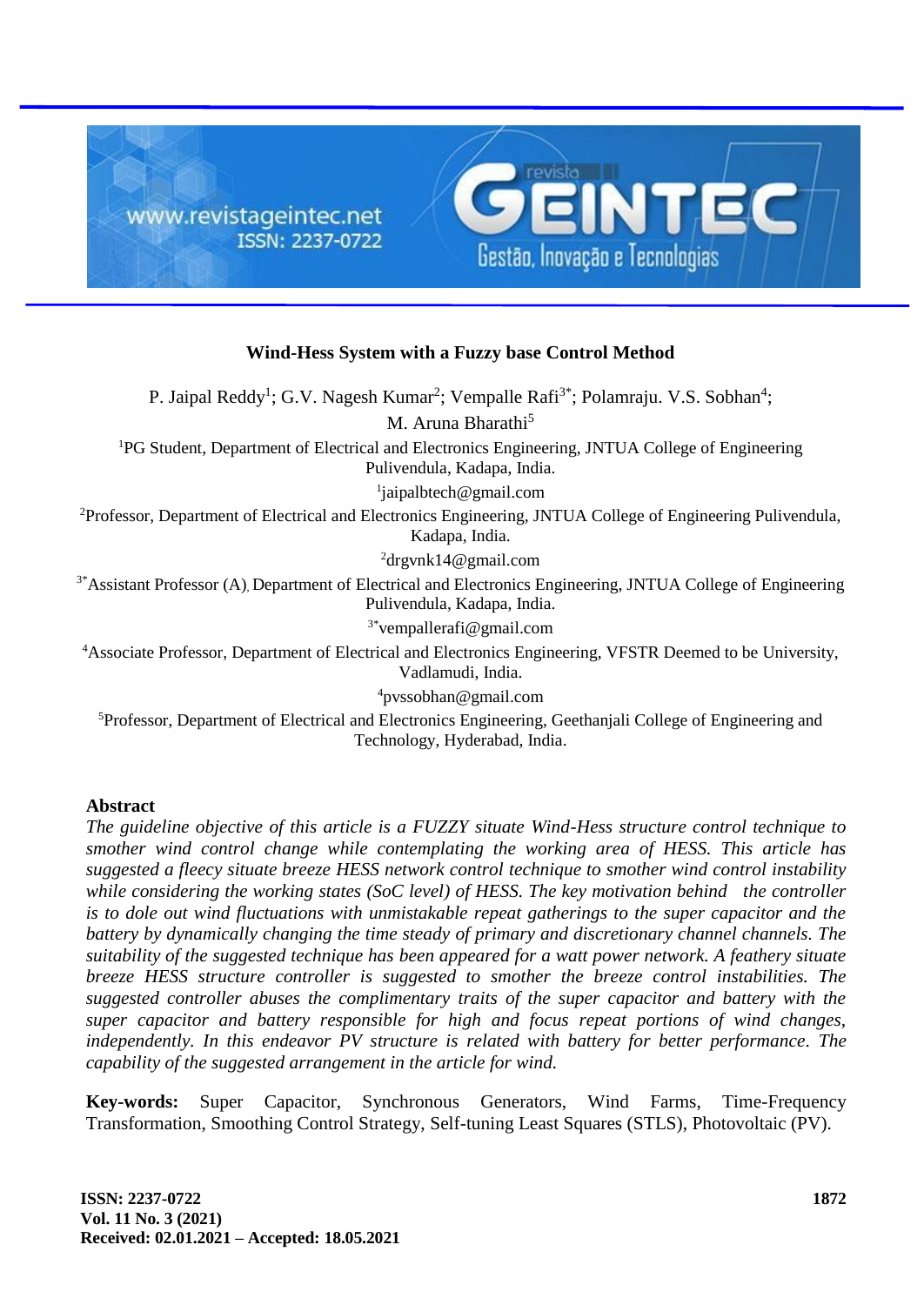#### **1. Introduction**

One of the principle concerns is the matrix recurrence deviation when the level of wind control infiltration is more. Particularly in a low latency network, speed governors and rotor dormancy of synchronous generators (SGs) will most likely be unable to oblige the breeze control fluctuation to keep the recurrence deviation inside the prerequisite of Matrix Code. Thus effect of wind control vacillations on network recurrence dependability has been a point of examination sought after by numerous analysts as of late. Strategies dependent on time- area recreations and Time-Recurrence Change have been connected and suggested in the examination to survey the effect. The HESS consists of more-vitality storage (ESS-E) with a powerful capacity (ESS-P) that combines the ESS-E with moderate, large-distance vitality and ESS-P control pinnacles with fast transient power. The ESS-P has single vitality storage (ESS). The specific benefits of different types of ESS may be supplementary to a half and a half vitality storage framework (HESS) and hence provide the required intensity and vitality. Various studies of power and vitality stream between ESS-E und ESS-P were carried out from late. Creators conducted a clear assessment of the greatest HESS class control approaches with sustainable power supply. Two categories, established control method and careful control procedure, can be organized into the control systems for HESS' management of vitality.

The developed monitoring processes include RBC and Filtration hinged Controllers principles and are both wield in the vitality management of ESS as a result of effortlessness and minimal computer efforts. The RBC controls HESS power setting purposes based on the pre-characterized rules. In order to split the lopsidedness control down to high-recurrent sections, the FBC is given the channel (for example, low-passe channel, moving normal channel and wavelet changes). In every case, pre-set and inflexible control mechanisms that are not easy to adapt to continuing frameworks. Canny controls, for instance, falsified neural systems, fluffy rational controllers are therefore known to handle HESS' vitality stream, which are more powerful and effective as compared to standard control processes. This study relies on a wise control strategy, which therefore modifies channel parameters with the aim of adapting to realistic framework circumstances. The suggested control approach depends on the FBC approach. In this study. As part of the ESS, many reviews of the recurrence controller outline were performed. A recurrence area hinged methodology was suggested to measure a solitary ESS and battery- super capacitor HESS framework for keeping up Lattice control balancing when the wind age enters high, with the ultimate purpose to maintain as far as feasible recurring deviations inside the matrix. In any event, the HESS control system does not consider the ideal measurement calculation, which restricts its true uses. The Vital Retention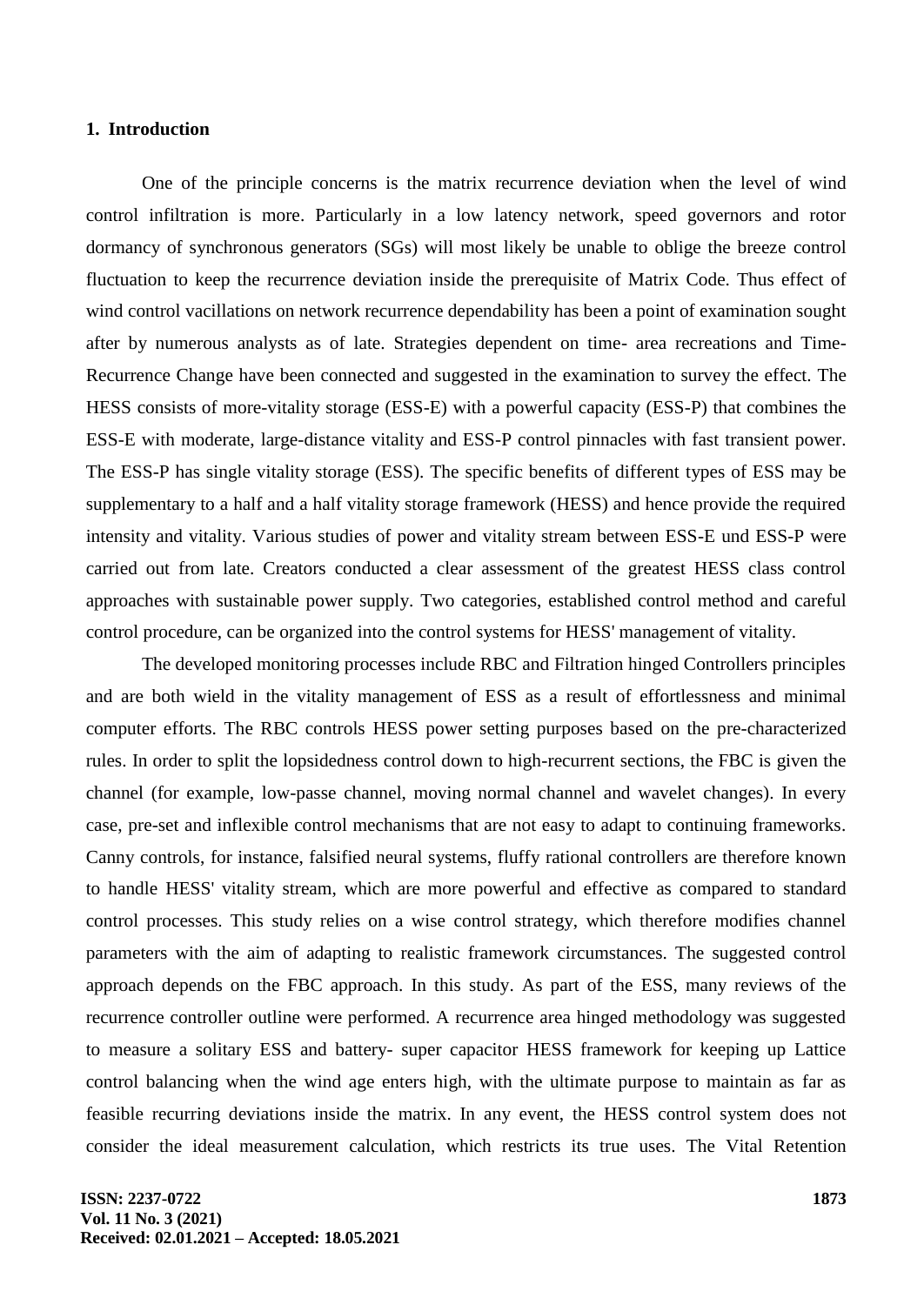Frameworks (ESS) may be employed for the regulation of the issue of recurrence deviation due to wind-control differences to reward changes in the breeze or provide more recurrent capacity. The ESS continuous activity technique and estimation are two crucial items for further development of ESSs to be assessed. Since there are various problems in the specialized and monetary components of ESSs, they have until now been individually considered and assessed.

In any event, the mechanism of ESS control can alter measurement findings substantially. In addition, in case of independent analysis, the limit for capacity estimation cannot be monitored through ongoing activity. Thus, a deeper understanding of the problems and improved approach may be obtained if these two major components can be studied simultaneously. Creators created batterybased ESS estimation and control methods to compensate errors in wind control. For the purpose of increasing home economy in compliance with house energy requests by using elevated programming (CP) and randomized calculations a structure is offered for the optimum measurement and vitality administering shrewd homes with battery life storage frame (BESS) and solar (PV). In any event, work on ESS control and measurement is simply concerned with a solitary type of ESS. This research offers a streamlining approach and fluffy control methodology for a Breeze HESS framework to select optimally the HESS' scope in order to fulfill the precondition of breaking point on the divergence from network recurrence.

Fundamental commitments of article as per the following:

- 1. The research proposes to ease network recurrence differences by smoothing variations in the wind control using a fluffy, based monitoring approach for HESS, which takes into account the different degree of SOCs (typical, warning and alarm). The methodology described may maintain a strategic distance from the ESS overload hazard, yet retaining the ESS in the vicinity of the overloading zone that improves the HESS cycle life.
- 2. An ideal estimation strategy hinged on differential progress (DE) is developed to measure the insignificant HESS limit in order to satisfy the lattice recurrence devipation constraint and to evaluate the effects on measurement results of the control approach.

## **2. Literature Survey**

# **Evaluation in the Wind Farm refusal Test of Frequency and Harmonic Distortions**

This research presents a novel method for autonomous squares (STLS) assessment of transient processes for the sake of a wind farm experiment in Denmark. The issues of simultaneous frequency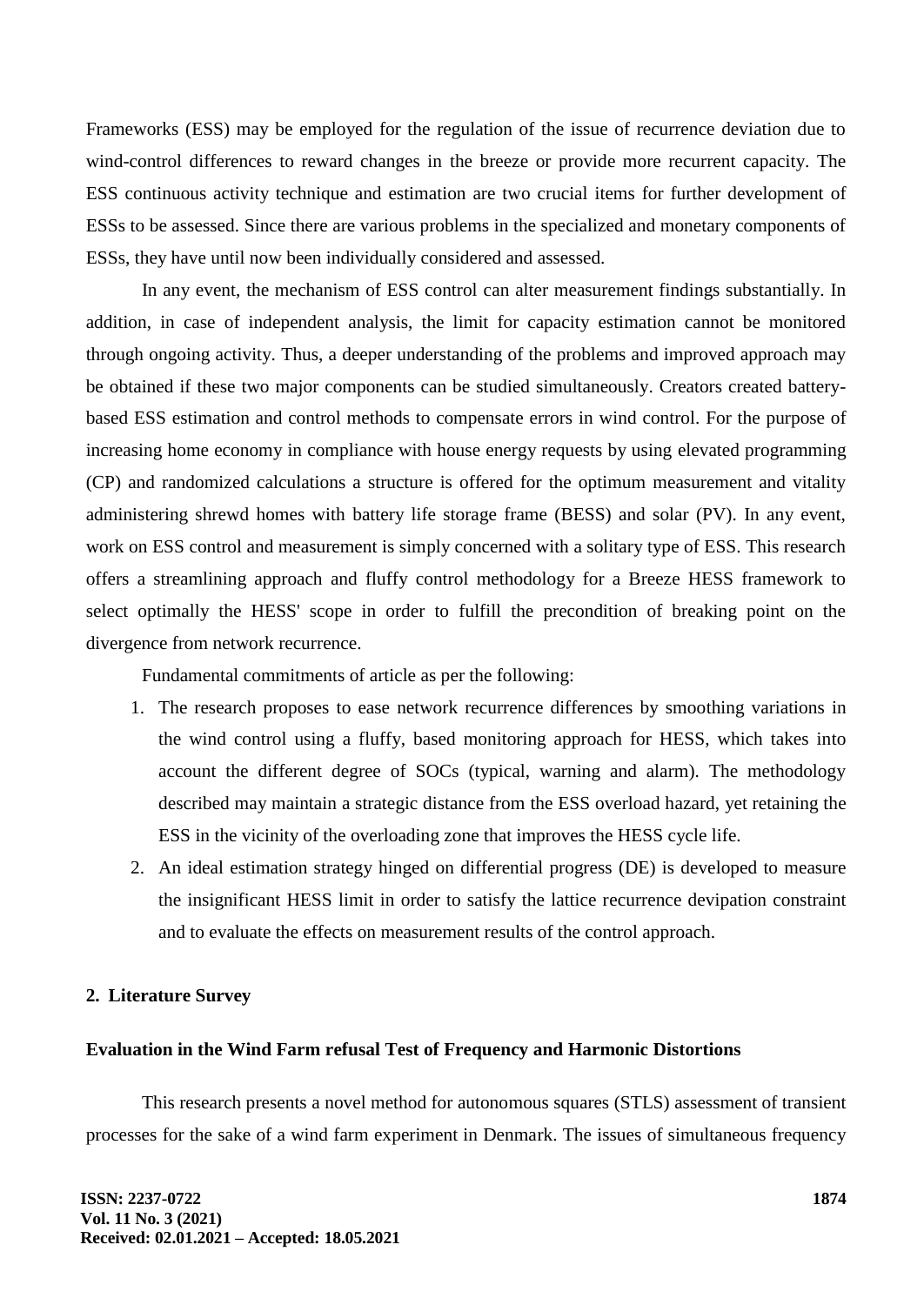estimation and harmonic deformation in a wind farm are studied. The STLS technique is presented for adaptive and resilient use for the estimation of unknown parameters owing to forced insular circumstances during dynamic changes. The algorithm is self-adhesive and is noise-resistant, improving its accuracy greatly. The network frequency is regarded as a model parameter unknown and is evaluated with basic and harmonic components at the same time. The result is an assessment approach that is not sensitive to system frequency fluctuations. A series of computer simulated tests are also provided to illustrate the effectiveness of the suggested technique. During the refusal experiment several interesting outcomes may be observed: substantial deviations of three phase voltages and currents, change in the overall harmonic distortion and changes in the frequency of the power system.

#### **Frequency Divergence of Wind Farms from Thermal Power Plants**

The findings of a research on wind turbine variation in frequency because to changes in wind power are presented in this report. The deviation is estimated according to a deterministic technique hinged on the system components' transfer functions. The deviation might hinder substantial wind power penetration as the grid frequency is controlled. Speed governors are identified as a vital component for allowing high wind penetration and their higher wear and tear into auxiliary service costs must be factorised. The question also arises as to whether the current requirements on frequency variation, to be observed in connecting wind energy suppliers, are sufficient to encourage large wind penetration.

# **Method for Evaluating Grid Frequencies Divergence due to Fluctuation of Wind Power based on Transformation of Time and Frequency**

The divergence of the grid frequency as a result of wind turbine variation was a serious worry for the safe working of a big wind power system. There has been several suggestions for assessing this detrimental impact on wind power fluctuations at grid frequency. Sadly, most of the published research is totally based on deterministic technique. This study provides a new approach of evaluation based on 'Time-Frequency Transformation' to solve existing technique weaknesses. The paper's key contribution is to provide a "simulation" stochastic process that is better alternate to the existing simulation model for dynamic frequency deviations. The technique takes full account of the stochastically wind turbine variation, such that the grid frequency deviation is quantitatively assessed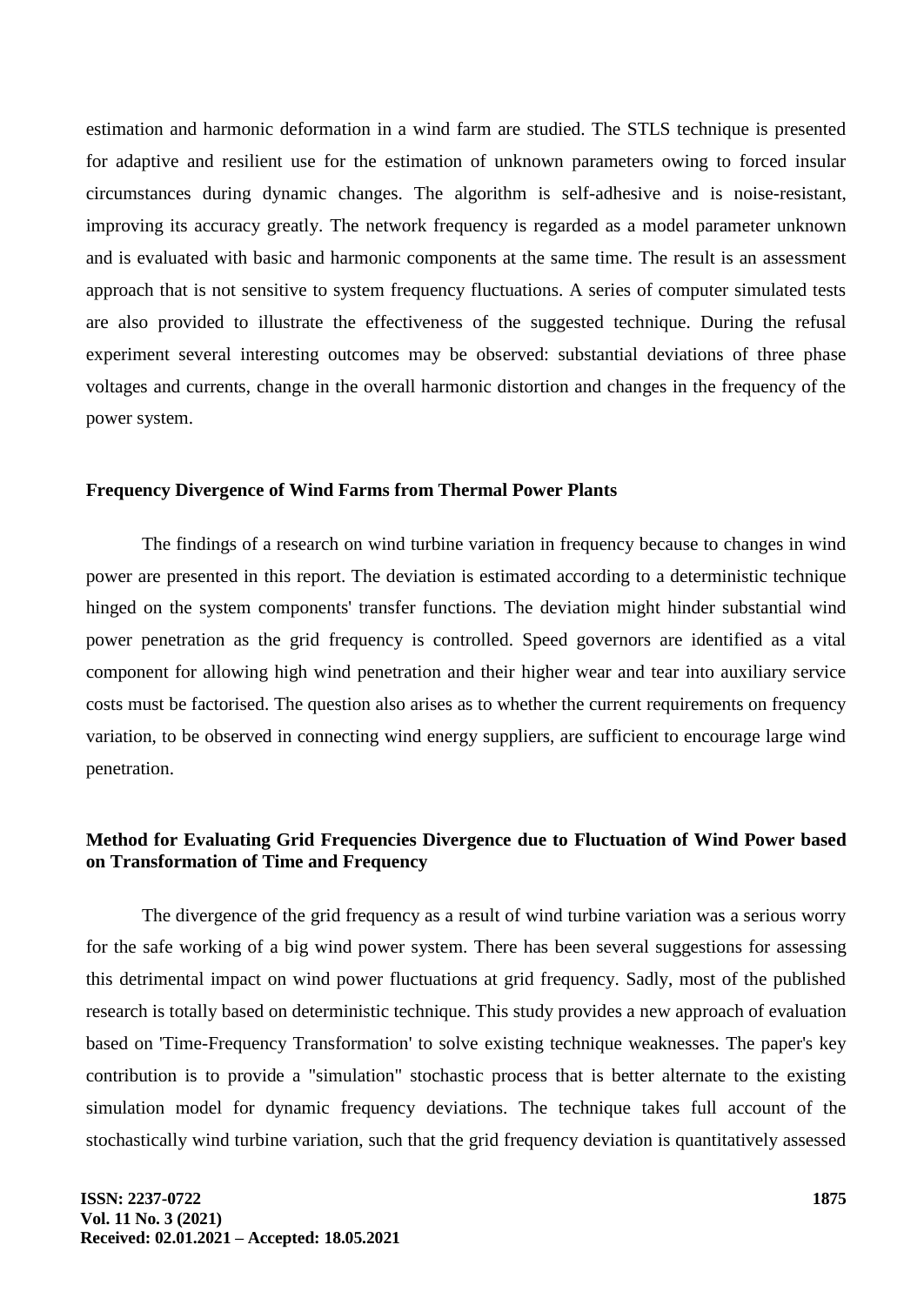for grid operators, even without the use of a dynamic modelling tool. This procedure may be utilized broadly in numerous sorts of wind system analysis investigations, as demonstrated through case studies.

#### **Control and Hybrid Energy Storage Systems for Independent Renewable Energy Systems**

In a traditional stand-alone renewable energy network (REPS), the energy storage network (ESS) normally has a short life cycle due mostly to an uneven production of renewable energy sources. The ESS is over-sized for reducing stress and meeting intermittent maximum power consumption in specific systems. A hybrid energy storage network is a superior answer to the total system implementation in terms of durability, practicality and economic efficiency. This article discusses the structure and frequent questions of autonomous REPS with ESS. This paper contains many stand-alone REPS structures using HESS, such as HESS passive, semi-active and active. Given the range of energy storage technologies on the market, decision matrices for assessing the technological and economic nature of energy storage technologies based on the needs of standalone REPS are presented in this article. A full evaluation of state-of-the-art control techniques such as the traditional control techniques for REPS with HESS is underlined. There are also discussions on future trends for REPS with HESS mix and control systems.

### **3. Hybrid Energy Storage Systems Modeling**

This research adopts a generic reduced energy storage order model, as illustrated in Fig. 1. The reaction time is what distinguishes supercapacitor storage from battery storage in this generalized paradigm. Normally, the supercapacitor responds faster than the battery (i.e.Tess;sof super capacitor is larger than Tess;b of battery). The present SoC and the ESS power rating restrict the charging input of the ESS. The general model of ESS mathematics is defined as follows equation (1)

$$
SoC_{t1}\% = SoC_{t0}\% + \frac{1}{h.E_{ess}}. n.\int_{t_0}^{t_1} P_{ess} dt
$$
 (1)

Where, Eess is the ESS power rating. Due to the input time resolution of 1 second, h is selected to be 3600.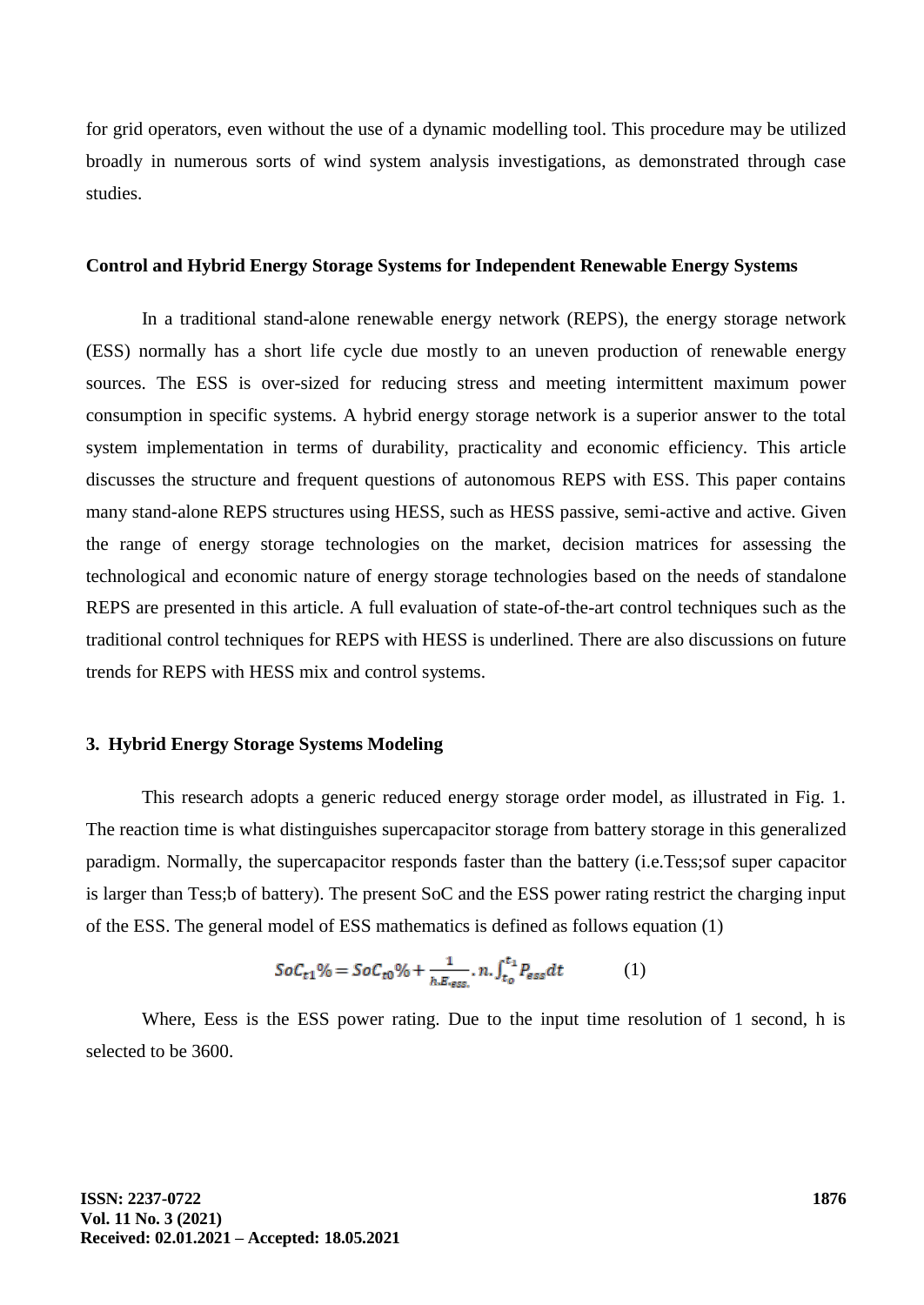

Fig. 1 - Universal Reduced-order ESS Model with Converter (left) and Battery (right) Models

#### **4. Wind-HESS Network Control Based on Fuzzy**

A basic discussion of the Fuzzy Wind HESS control part may be found in this section. The super condenser and the battery connect with the common DC connector as indicated in fig.2. The Voltage Source Converter is employed by the control reference signal for the FWHS network, to control the power flow of the super capacitor and battery.

Fig. 2 - The Control Technique of a Wind-HESS Network Hinged on Fuzzy Logic



## **4.1. Smoothing Control Method for the Wind-HESS Network**

As shown in Fig. 3, wind power fluctuations can randomly vary into different parameters, namely high frequency variation, medium frequency and low frequency variation [2,3], by establishing two separate fH and fL cut-off requirements. Applicable storage systems may support various variable wind power fluctuation components.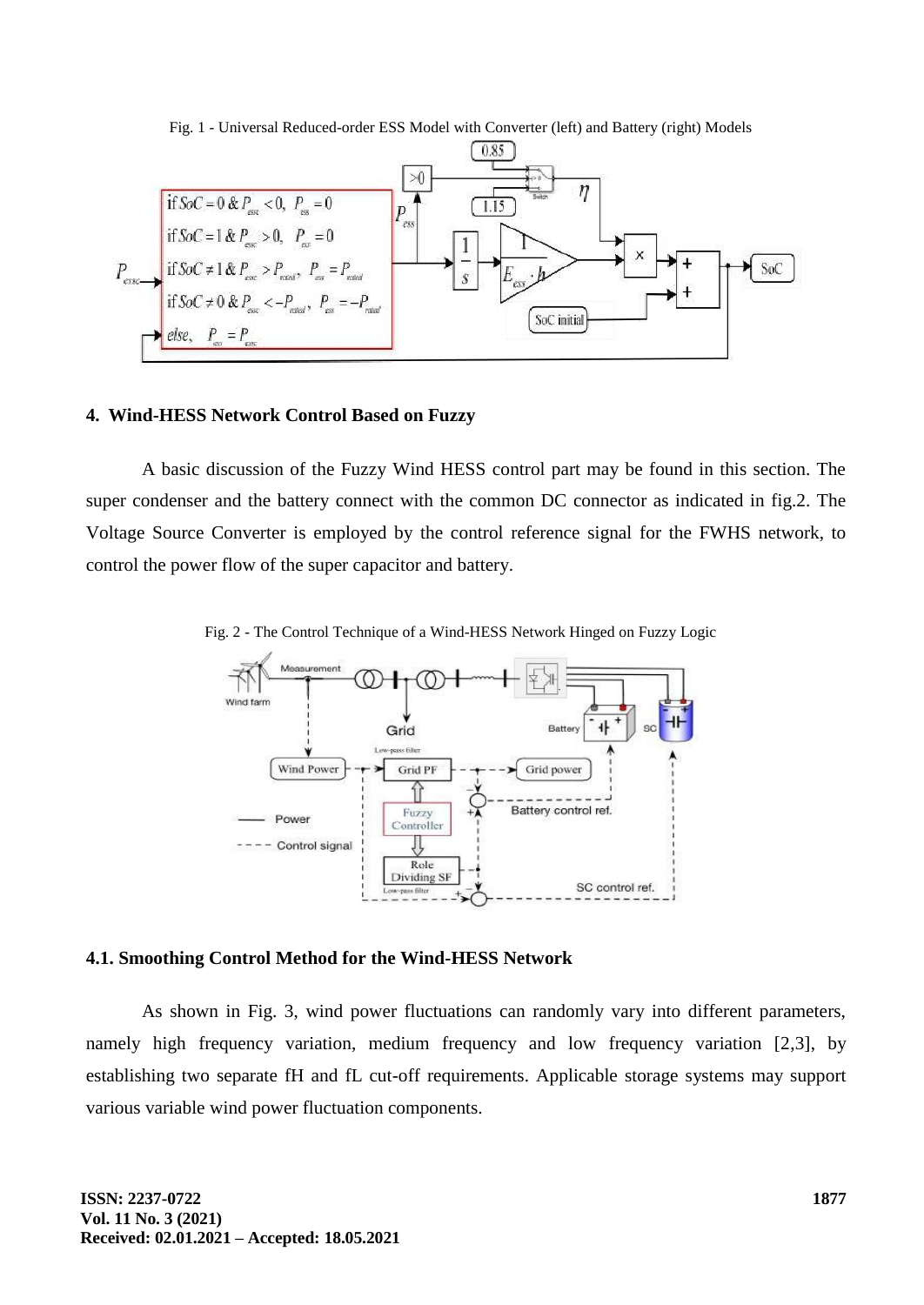

#### **4.2. Grid Power Primary Filter**

The principal grid power filter, which is timed TL-controlled, is used to determine the capacity of the HESS. Equation (3) describes the basic grid power filter transfer function:

$$
G(s) = \frac{1}{1 + sT_1} \tag{2}
$$

The TL time constant is determined dynamically by the Fuzzy controller. Inputs of the flowrate control system are as indicated at Fig. 5:1) the total of the battery and the charging power of the supercapacitor; 2) the HESS level of SoC combined. To estimate the HESS SOC level, a combined SOC equation is provided, which shows:

$$
SoC_{com}\% = \frac{E_{rated,s}SoC_{sc}\% + E_{rated,b}SoC_{batt}\%}{E_{rated,s} + E_{rated,b}} \tag{3}
$$





The fundamental concepts of TL value setting are:

1. HigherTL value (fig. 5 yellow area): The longer the time constant TL value, the greater the wind power to the HESS, the more TL the following three situations exist: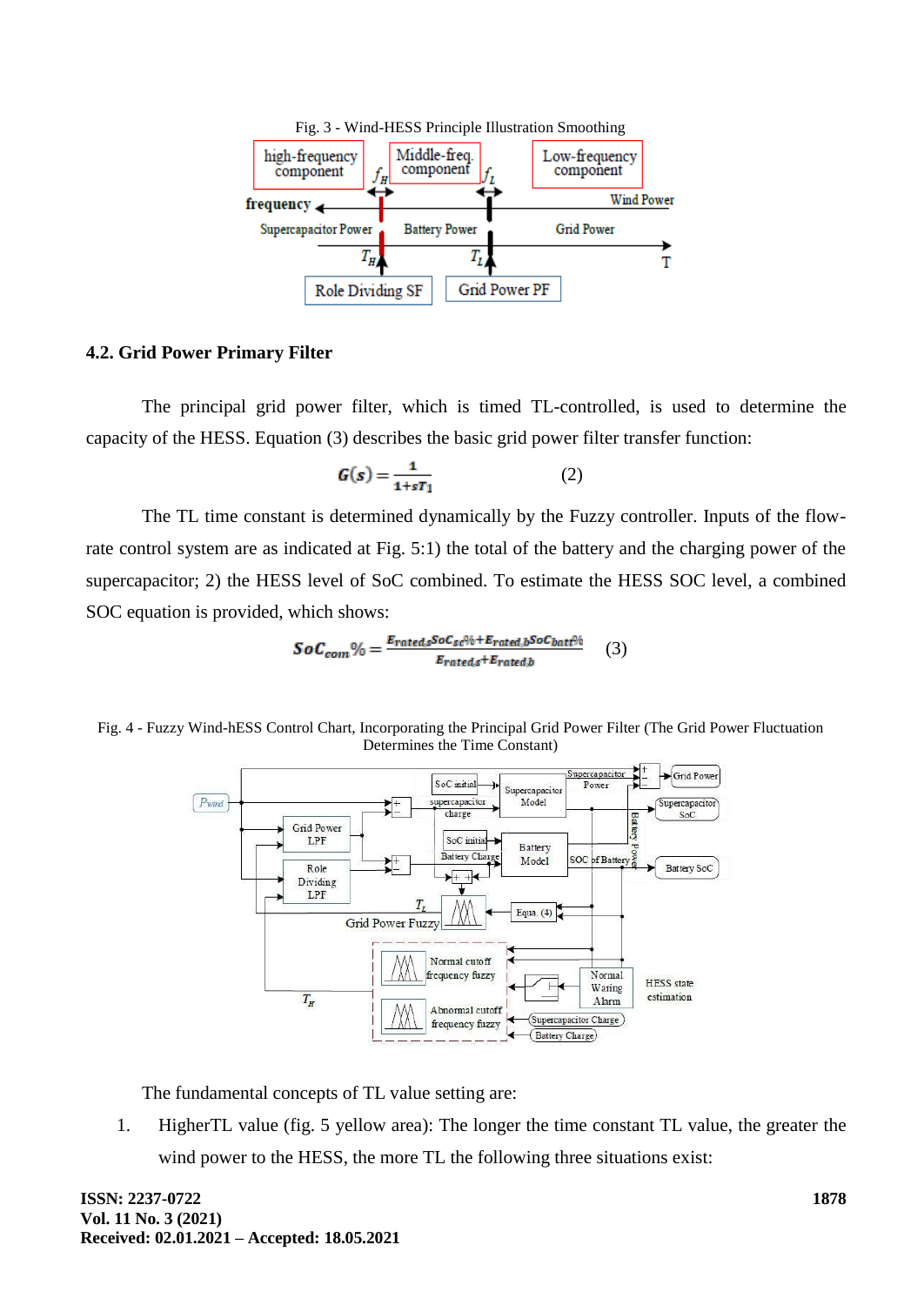- a. SoC level is then normal and load entry is lower (middle yellow region in Fig. 5); b) ESS is completely loaded and loading input switches to discharge (negative, wind power starts decreasing). The HESS is complete and can discharge in this condition. Therefore, we have chosen a greater TL value to allow HESS power to rise; c) ESS is completely loaded (soCis lower) and load shifts to input (positive, wind energy starts growing).
- 2. Moderate (cyan zone in Fig. 6): The amount of SOC in then-normal condition is greater than 5 and 3) less (blue region in Fig. 6) than the absolute magnitude of the charge input: The SOC level is greater. The SOC level is lower and the ESS is the discharge level. As demonstrated in Fig. 6, the aforementioned principles are the same as the outcome. Inputs (SoC level and charge input) and output (TL) fuzzy sets and member functions are constructed based on charakter, displayed in figures 5 and 6.



# **4.3. Secondary Filter Role Division**

The function of the battery and the supercapacitor is defined by the role of the secondary filter. Unless the secondary filter time constant is TH, the transfer of the secondary filter dividing roles is the same as the equation (3). As shown in Fig.4, two switchable fuzzy-hinged controllers are employed to obtain the TH value. These controllers are normal and abnormal fuzzy cut-off frequency. The notion of switching is hinged on the HESS state module. In order to identify the normal and abnormal level of HESS the logic for the state estimate is based on the level of the SoC of each ESS, as shown in the figure. The HESS state level is divided into three states:

1. Standard: Two ESS' soC is in the range of 20% to –80%;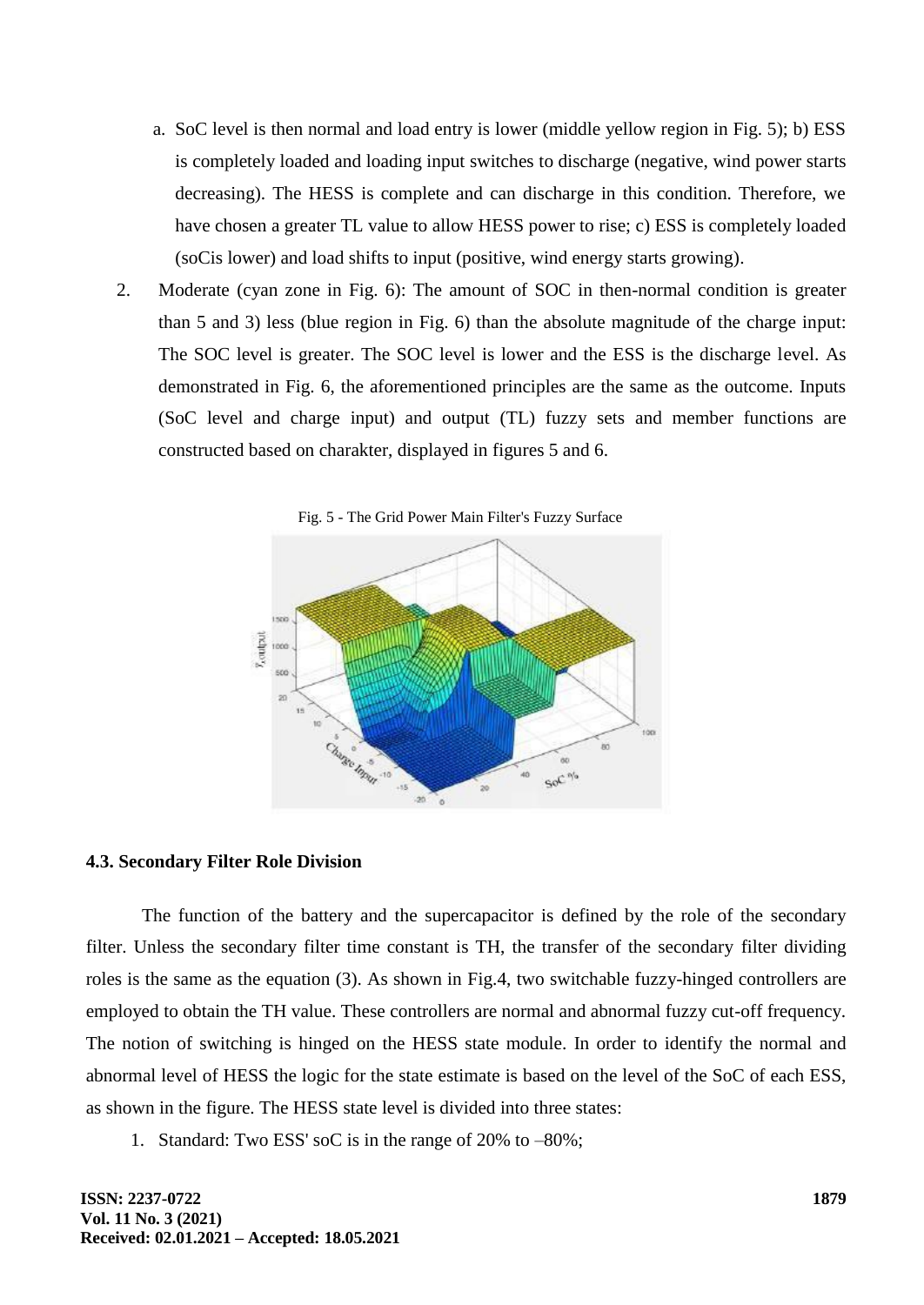- 2. Alert (abnormal): The soC of either the battery or the supercapacitor range is 10% 20% or 80% - 90%;
- 3. Two ESS are in the range of 10% to 20% or 80.0% 90% or an ESS in the range of 0% to 10%, or 90% – 100%. Alarm (Abnormal):





## **5. Simulation Results**



Fig. 7 - Active Power from various Sources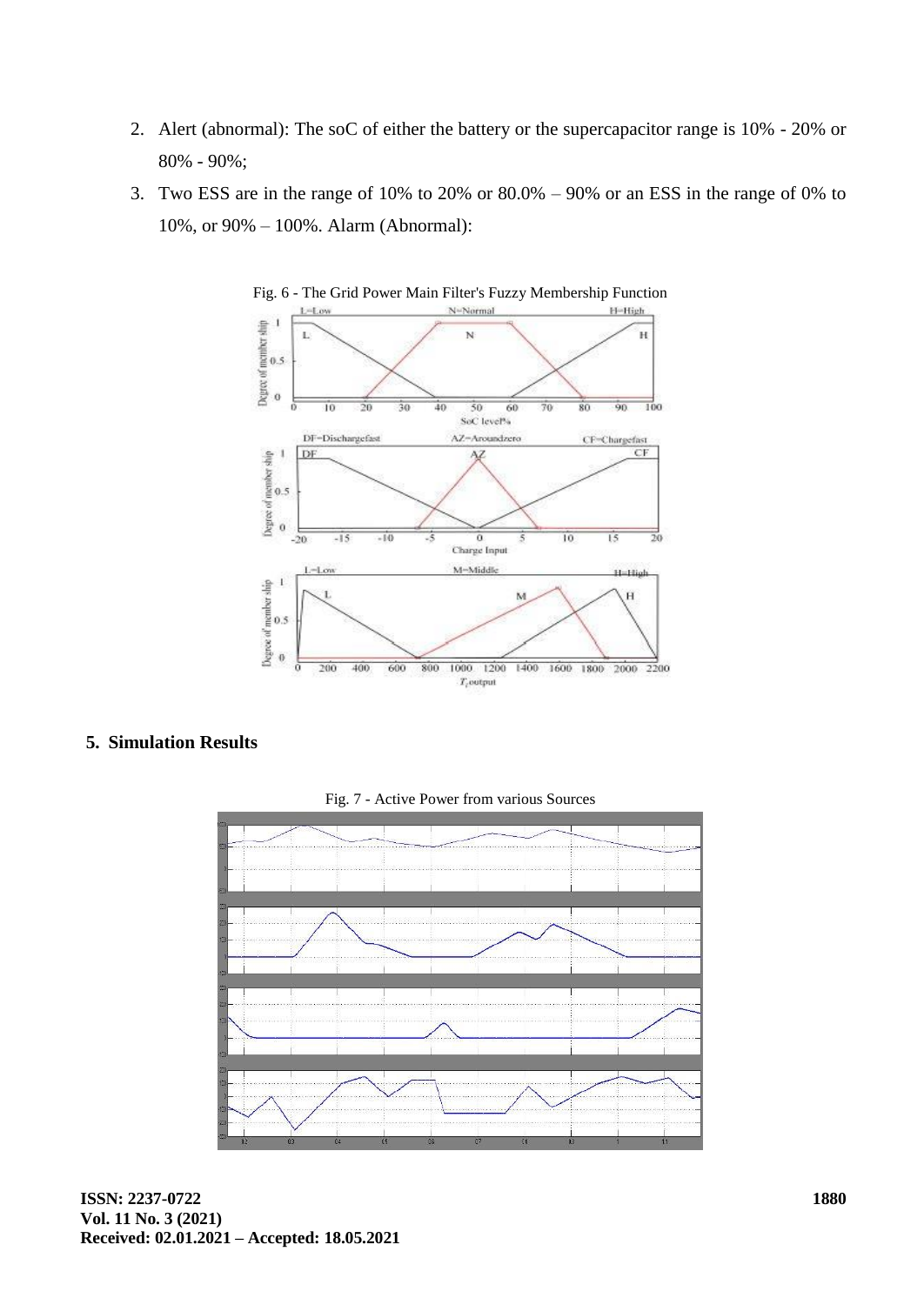

Fig. 8 - THD Percentage of Ig is 52% with PI Controller